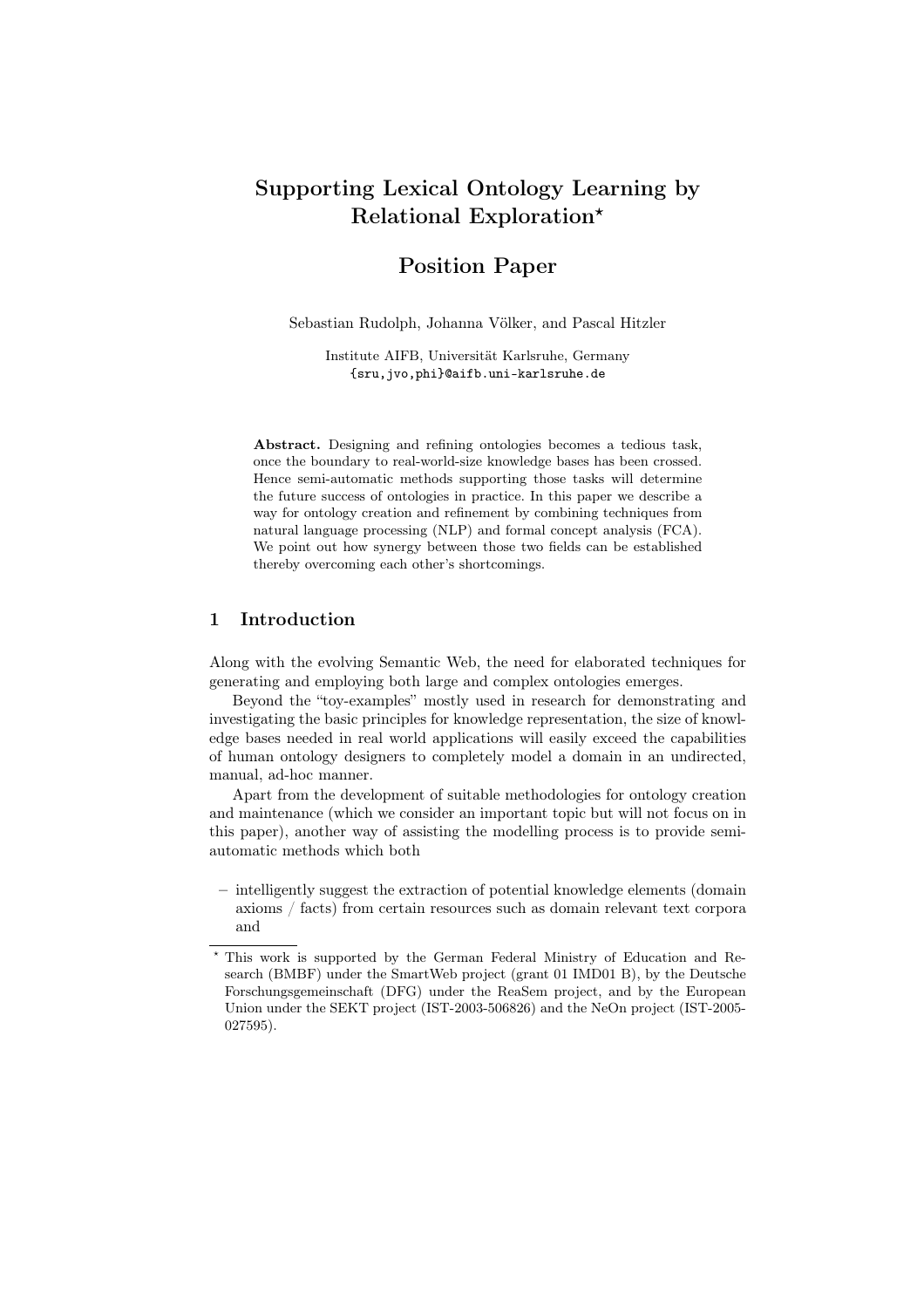– provide guidance during the knowledge specification process by asking decisive questions in order to clarify still undefined parts of the knowledge base.

Obviously, those two requirements complement each other. The first one clearly falls into the area of NLP. By using existing methods for knowledge extraction from texts, passages can be identified which indicate the validity of certain pieces of knowledge. For the second requirement, strictly logic-based exploration techniques are needed which yield logically crisp propositions. We argue that integrating these two directions of knowledge acquisition in one scenario will help overcoming disadvantages of either approach and complement each other.

In order to make this concrete, we will introduce Text2Onto (a tool for lexical ontology learning) and Relational Exploration (a dialogue-based method for knowledge acquisition) and sketch a way to combine those two approaches in a synergetic way.

### 2 Text2Onto – NLP techniques for ontology learning

Text2Onto [1] is a framework for ontology learning, i.e. the automatic acquisition of ontologies from textual data by natural language processing and machine learning techniques. It relies upon an ontology metamodel [2] which allows for attaching uncertainty values and provenance information to all ontology modeling primitives. Text2Onto features algorithms for generating concepts, taxonomic and non-taxonomic relationships as well as disjointness axioms [3] based on lexical evidence.

Clearly, it is advantageous to gain suggestions for constructing or refining the ontology based on textual data: though not fully automatized (since the last decision whether a detected piece of knowledge is really valid has to be left to the ontology engineer), a lot of textual search and estimation work can be shifted to algorithms leaving merely decisions to the expert.

Yet, there is no guarantee, that the automatically generated knowledge model is correct, and precise enough for characterizing the domain in question. This is because on one hand, there might be valid and also relevant pieces of knowledge present in the text which are not properly extracted by Text2Onto. And on the other hand, the corpus itself might not contain all valid domain knowledge to the wanted extent of precision.

Exploration techniques are good means to overcome the lack of completeness and precision in learned ontologies. It is just natural to apply them in order to further specify the knowledge beyond the information extractable from the corpus, which makes relational exploration a perfect complement to automatic approaches for ontology generation based on lexical resources.

#### 3 Relational Exploration

The technique of Relational Exploration (short: RE, introduced in [4] and thoroughly treated in [5]) is based on the well-known attribute exploration algorithm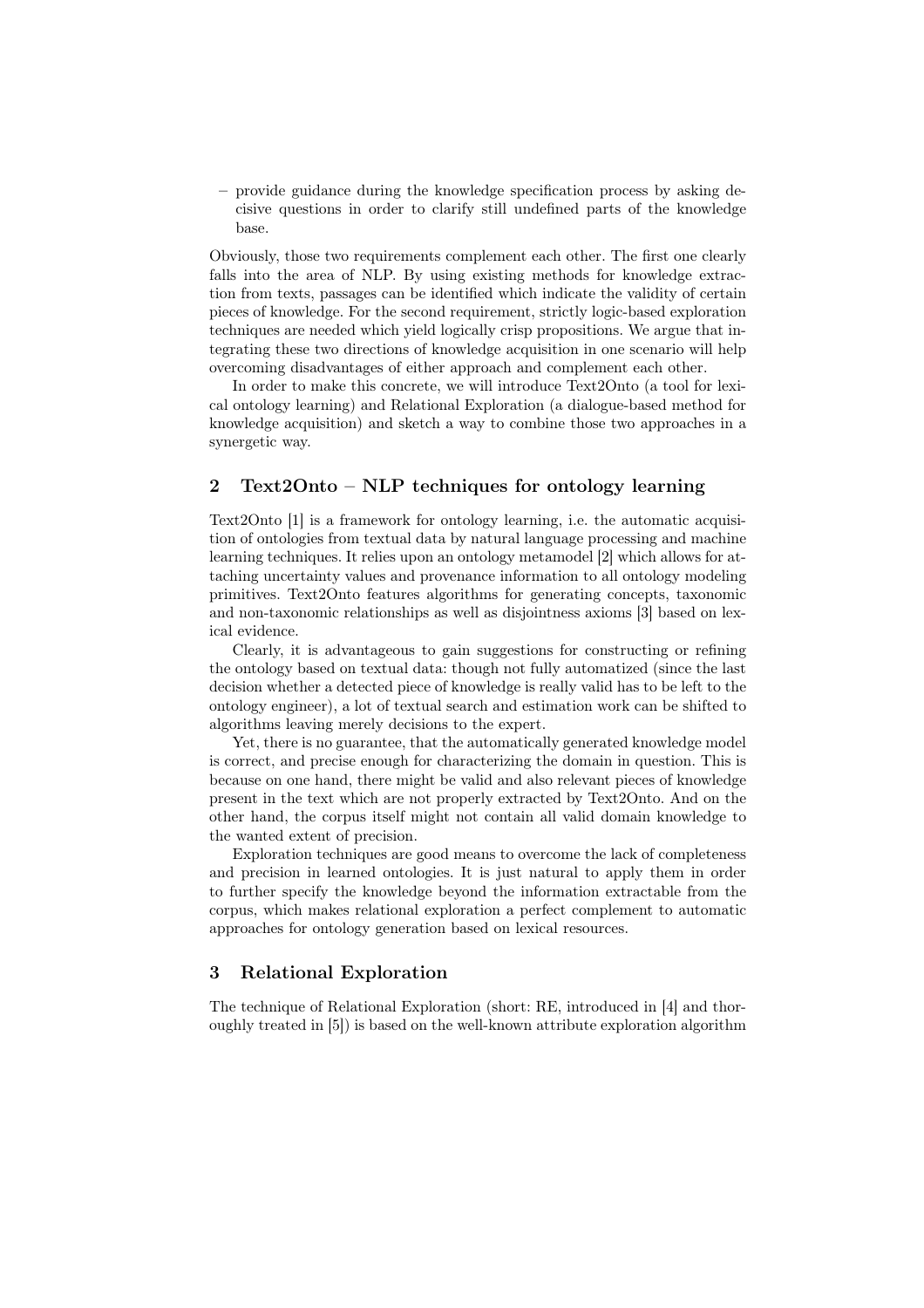(see  $[6, 7]$ ) from formal concept analysis  $[8]$ . This algorithm is extended to a setting with unary and binary relations and uses description logic (DL) concept descriptions of the description logic  $FLE$  (see [9] for a comprehensive treatise on description logics) instead of "logically opaque" attributes. Hence it is possible to explore DL axioms (more precisely: general concept inclusion axioms, short: GCIs) with this techniques. I.e., in an interview-like process, a domain expert has to judge, whether a proposed GCI is valid in the domain he is describing. By employing a DL reasoner it can be furthermore guaranteed that during the exploration process, no redundant questions will be asked. The confirmed GCIs will then be added to the knowledge base thereby refining it. Since OWL DL [10] – the standard language for representing ontologies – is based on description logics, the RE method easily carries over to any kind of ontologies specified in that language.

The advantage of RE is that the obtained results are logically crisp and naturally consistent. Moreover, the refined knowledge base is even complete in the sense that any GCI formed out of  $FLE$  concept descriptions (of a certain role depth) that is valid in the described domain will be derivable from the refined knowledge base.

Yet, one major shortcoming of RE is the following: since the set of semantically different and possibly valid GCIs is growing rapidly with increasing role depth and number of atomic concept and roles, the number of asked questions will soon exceed the ontology designers resources.

#### 4 Synergy and Conclusion

We will now sketch how an ontology refinement task can be accomplished by an intertwined application of Text2Onto and RE.

Suppose there is a knowledge base that has to be refined with respect to some specific term. Firstly, Text2Onto can be used to extract hypothetical axioms (subclass correspondences, concept instantiations, non-taxonomic relationships, and disjointness axioms) related to this term out of a document describing the domain of interest. These potential axioms will – after having been checked for validity by the expert – be added to the knowledge base.

In the next step, RE will be applied to further specify the interdependencies of the investigated concept and the (as indicated by Text2Onto's relevance measure) important related concepts. To speed up this process, some of the confirmed axioms can be directly provided to the exploration process as a-priori knowledge: simple subclass-of relations will be trivially encoded as attribute implications, concept instantiation will be stored as object-attribute-incidences in the underlying formal context, and the disjointness of the classes, say,  $A_1, \ldots, A_n$  will be encoded as implications of the form  $A_1, \ldots, A_n \to \bot$ . During the subsequent actual exploration process, Text2Onto will be further applied in the following way: If the RE algorithm comes up with a hypothetical axiom, Text2Onto will look for possibly relevant passages in the corpus, pinpoint to them indicating